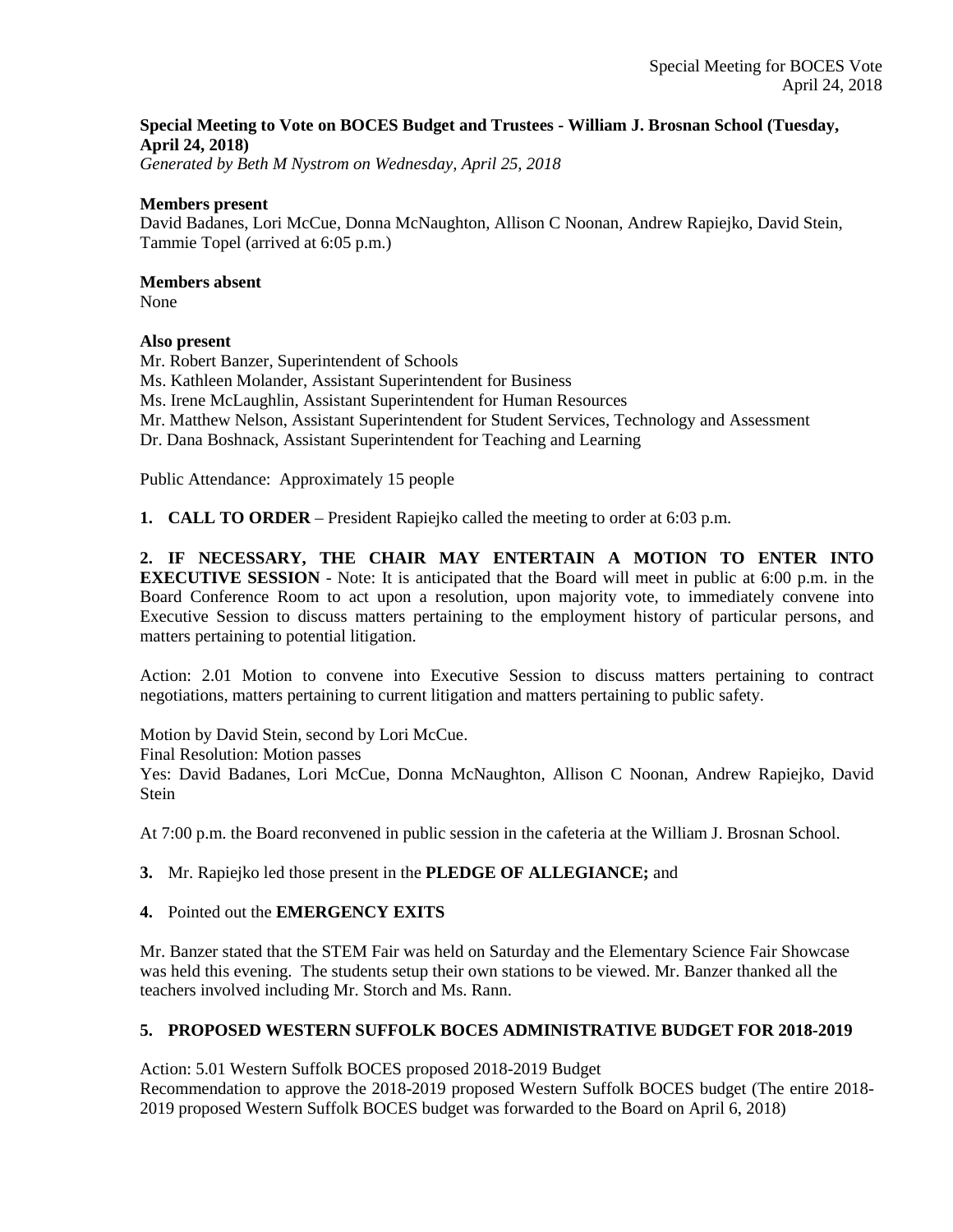Motion by Lori McCue, second by Donna McNaughton. Final Resolution: Motion Passes Yes: David Badanes, Lori McCue, Donna McNaughton, Allison C Noonan, Andrew Rapiejko, David Stein, Tammie Topel

# **6. CANDIDATES FOR THREE YEAR TERMS ON THE WESTERN SUFFOLK BOCES BOARD OF EDUCATION**

Action: 6.01 Candidates for the Western Suffolk BOCES Board of Education

Recommendation to vote for two candidates for three year terms on the Western Suffolk BOCES Board of Education (Letter from Ms. Joanne Klein, District Clerk of Western Suffolk BOCES, dated March 27, 2018, re: two nominations to fill two vacant seats on the BOCES Board):

6.01.1 Mr. Sydney Finkelstein 6.01.2 Mr. Salvatore Marinello

Motion by Lori McCue, second by Donna McNaughton. Final Resolution: Motion Passes Yes: David Badanes, Lori McCue, Donna McNaughton, Allison C Noonan, Andrew Rapiejko, David Stein, Tammie Topel

## **7. SUPERINTENDENT'S REPORT, GENERAL - FOR BOARD ACTION**

Action: 7.01 Personnel Actions Report Recommendation to approve the attached Personnel Actions Report

Motion by Donna McNaughton, second by Allison C Noonan. Final Resolution: Motion Passes Yes: David Badanes, Lori McCue, Donna McNaughton, Allison C Noonan, Andrew Rapiejko, David Stein, Tammie Topel

Mr. Rapiejko announced the retirements of Pauline Stasiuk, Teaching Assistant, Linda Garuccio, Clerk Typist, Elizabeth Komorowski, Teacher Aide, and Lynn Kovacs, Senior Clerk Typist.

Action: 7.02 Overnight Travel with Students Recommendation to approve overnight travel with students to:

7.02.1 Wilderness Club Hiking, Catskill Forest Preserve - 5/19/18 - 5/20/18

Motion by Donna McNaughton, second by Allison C Noonan. Final Resolution: Motion Passes Yes: David Badanes, Lori McCue, Donna McNaughton, Allison C Noonan, Andrew Rapiejko, David Stein, Tammie Topel

Action: 7.03 Calendar of Board Meetings Recommendation to approve the Calendar of Board Meetings for the 2018-2019 School Year

Motion by Donna McNaughton, second by Allison C Noonan. Final Resolution: Motion Passes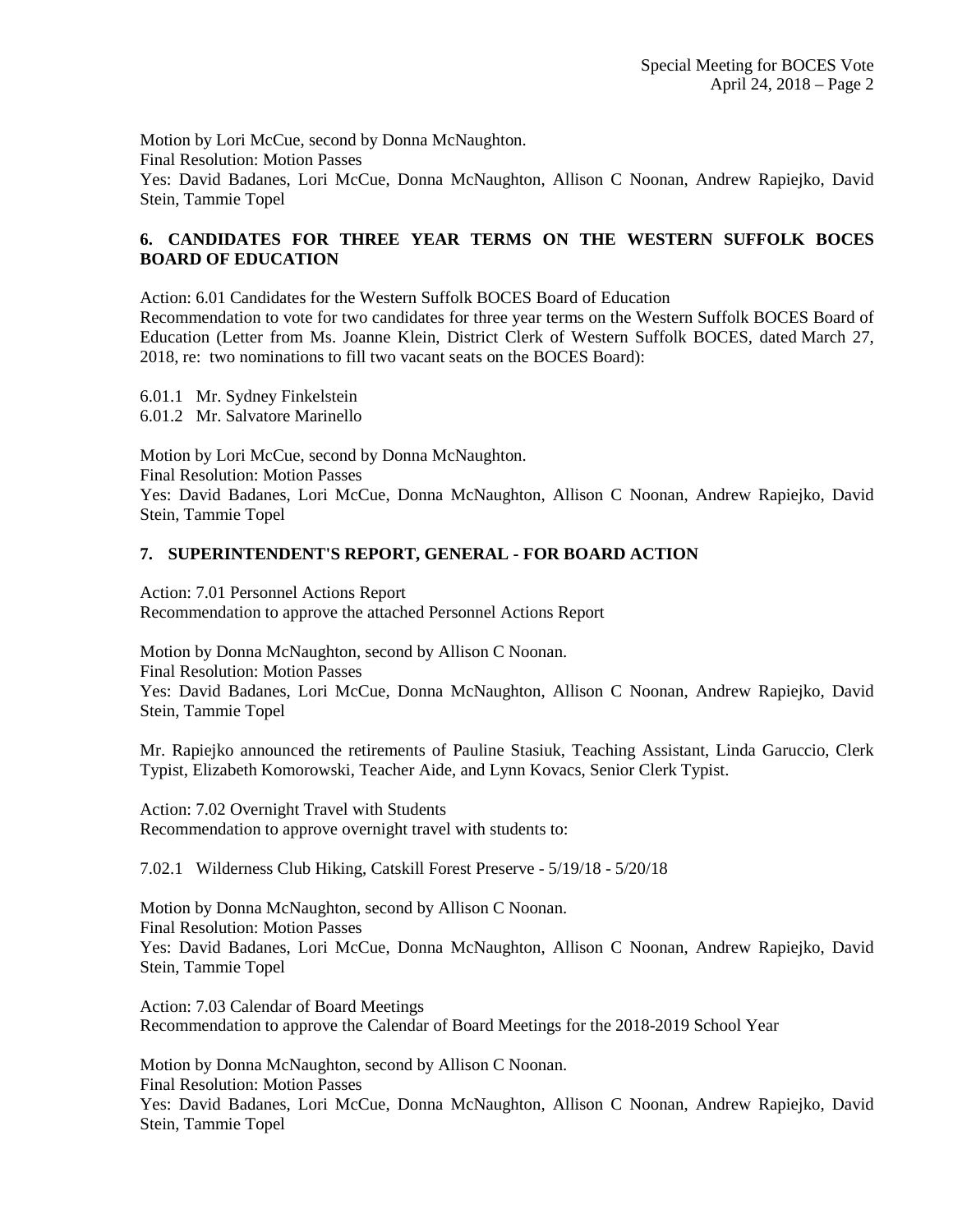Discussion: 7.04 Bond Capital Projects - Turf Field In-Fill

Mr. John Grillo, District Architect, stated that they are in the process of getting projects approved. When the Bond planning was talked about it was decided that the Board will discuss the options regarding turf field in-fill which needs to be specified before it goes out to bid. Mr. Grillo presented a comparison list of infill options.

There was a discussion regarding the various in-fill options, temperature difference and health concerns. The Board decided to visit a few school districts who opted for Cool Play or Soul Revolution before making a final decision.

### **8. SUPERINTENDENT'S REPORT, FINANCIAL - FOR BOARD ACTION**

Action: 8.01 Southampton Public Schools Contract for Hazardous Material Abatement Recommendation to approve the following resolution to authorize piggybacking on the Southampton Public Schools Contract for Hazardous Material Abatement:

"WHEREAS, the Southampton, UFSD has made available to other municipalities a contract for hazardous material abatement; and

WHEREAS, said contract for hazardous material abatement was let for bid consistent with the requirements of General Municipal Law, section 103; and

WHEREAS, the Northport-East Northport UFSD, is permitted to utilize said contract in accordance with the terms and conditions of the bid and requirements of General Municipal Law, section 103; and

NOW, THEREFORE, BE IT RESOLVED, that the Board of Education hereby authorizes the purchase of hazardous material abatement services from Southampton UFSD in accordance with the requirements of General Municipal Law, section 103."

Motion by Donna McNaughton, second by Lori McCue.

Final Resolution: Motion Passes

Yes: David Badanes, Lori McCue, Donna McNaughton, Allison C Noonan, Andrew Rapiejko, David Stein, Tammie Topel

Action: 8.02 eThink Education

Recommendation to renew contract with eThink Education for the 2018-2019 school year at the current annual rate of \$29,500.00

Motion by Donna McNaughton, second by Lori McCue.

Final Resolution: Motion Passes

Yes: David Badanes, Lori McCue, Donna McNaughton, Allison C Noonan, Andrew Rapiejko, David Stein, Tammie Topel

Action: 8.03 Donations Recommendation to approve the following donations to the District:

8.03.1 \$750.00 from Patricia and David Welch to the Geraldine Wolf Welch Memorial Scholarship

8.03.2 \$100.00 from Jill and Eric Welch to the Geraldine Wolf Welch Memorial Scholarship

8.03.3 \$100.00 from Perry Hasson to the Geraldine Wolf Welch Memorial Scholarship

8.03.4 \$100.00 from Carlton Welch to the Geraldine Wolf Welch Memorial Scholarship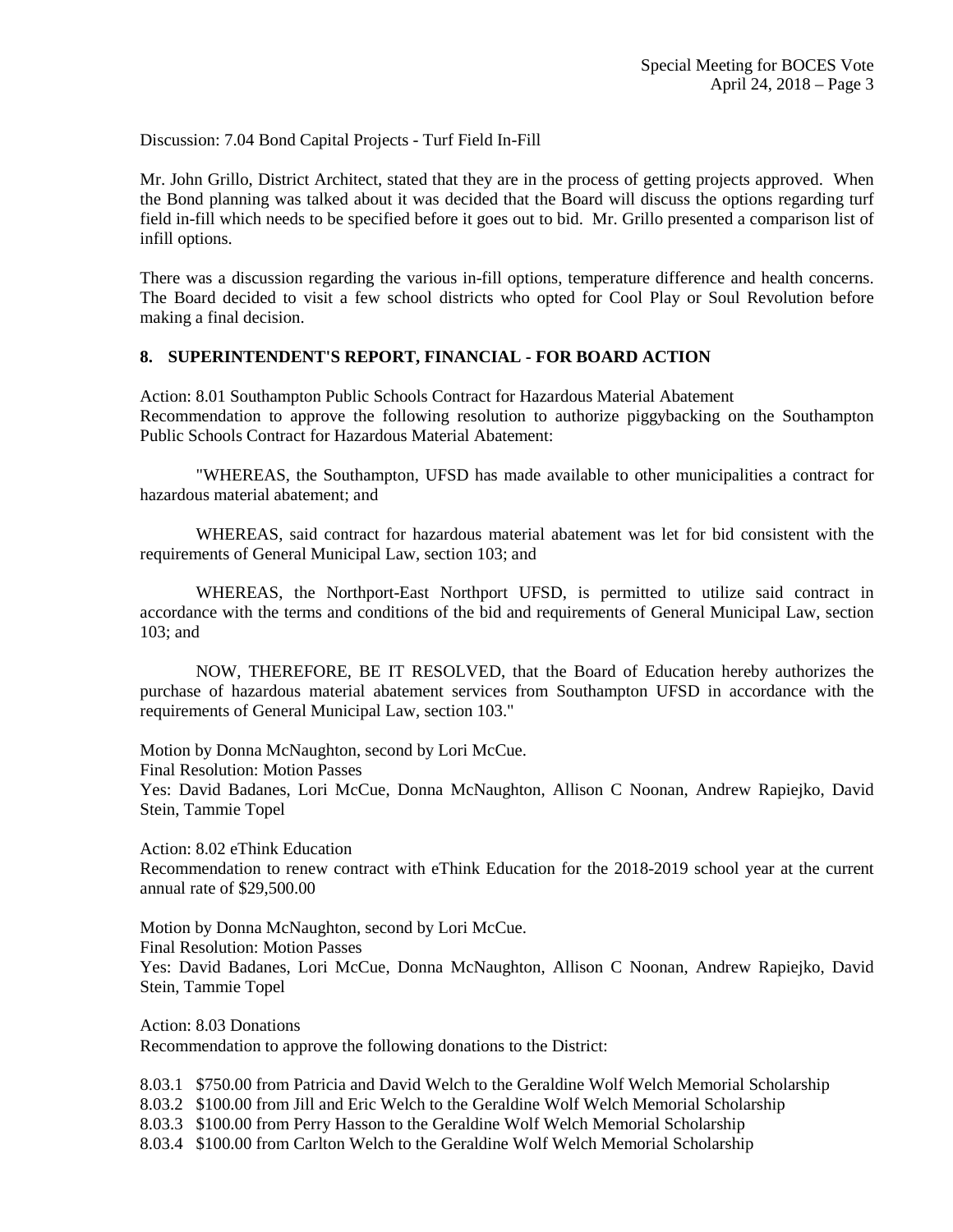8.03.5 \$8,000.00 from Steven Ingerman and Ellen Ingerman to the Henrietta Ackerly Memorial Scholarship

Motion by Donna McNaughton, second by Lori McCue. Final Resolution: Motion Passes Yes: David Badanes, Lori McCue, Donna McNaughton, Allison C Noonan, Andrew Rapiejko, David Stein, Tammie Topel

Action: 8.04 Greenkill Field Trip Donation Recommendation to approve the following resolution:

"BE IT RESOLVED, that the Board of Education hereby gratefully accepts a donation of \$8,760 from the Northport Middle School Student Activity Account, for the purpose of students attending the trip to Greenkill Outdoor Education Center February 28 - March 2, 2018 and increase the 2017-2018 budget code A2110.4161.23.2902 by \$8,760 for this purpose.

BE IT RESOLVED, that the Board of Education hereby approves an increase in the revenue code A2705 of the 2017-2018 budget by \$8,760 with the understanding that this increase in revenue is the result of donations from the Northport Middle School Student Activity Account."

Motion by Donna McNaughton, second by Lori McCue. Final Resolution: Motion Passes Yes: David Badanes, Lori McCue, Donna McNaughton, Allison C Noonan, Andrew Rapiejko, David Stein, Tammie Topel

Action: 8.05 Greenkill Field Trip Donation Recommendation to approve the following resolution:

"BE IT RESOLVED, that the Board of Education hereby gratefully accepts a donation of \$2,400 from the Northport Middle School Student Activity Account, for the purposes of nursing serves for students attending the trip to Greenkill Outdoor Education Center February 28, 2018 - March 2, 2018 and increase the 2017-2018 budget code A2020.4010.23.2802 by \$2,400 for this purpose.

BE IT RESOLVED, that the Board of Education hereby approves an increase in the revenue code A2705 of the 2017-2018 budget by \$2,400 with the understanding that this increase in revenue is the result of donations from the Northport Middle School Student Activity Account."

Motion by Donna McNaughton, second by Lori McCue.

Final Resolution: Motion Passes

Yes: David Badanes, Lori McCue, Donna McNaughton, Allison C Noonan, Andrew Rapiejko, David Stein, Tammie Topel

Action: 8.06 Greenkill Field Trip Donation Recommendation to approve the following resolution:

"BE IT RESOLVED, that the Board of Education hereby gratefully accepts a donation of \$33,990 from the Northport Middle School Student Activity Account, for the purpose of students attending the trip to Greenkill Outdoor Education Center February 28 - March 2, 2018 and increase the 2017-2018 budget code A2110.4161.23.2902 by \$33,990 for this purpose.

BE IT RESOLVED, that the Board of Education hereby approves an increase in the revenue code A2705 of the 2017-2018 budget by \$33,990 with the understanding that this increase in revenue is the result of donations from the Northport Middle School Student Activity Account."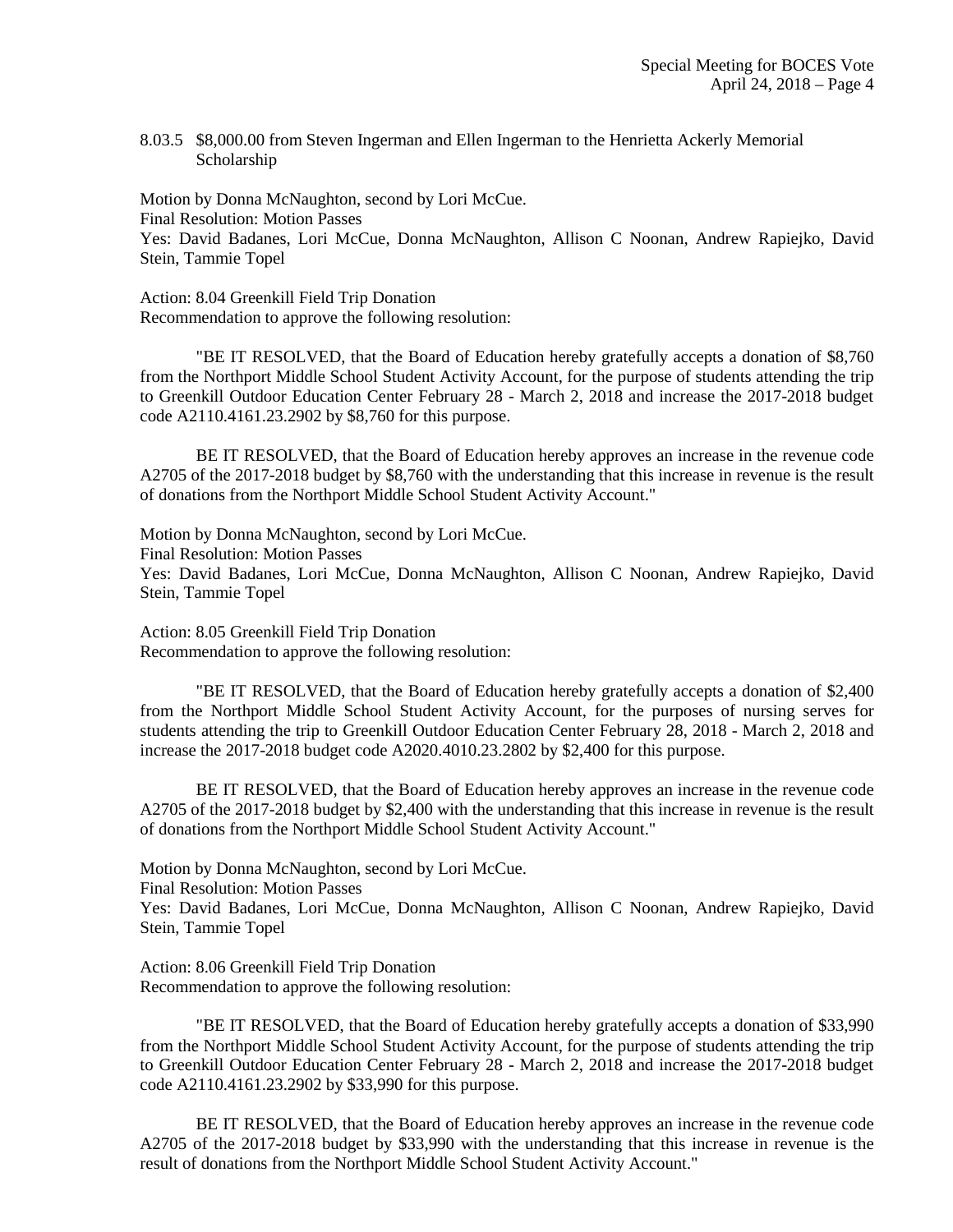Motion by Donna McNaughton, second by Lori McCue. Final Resolution: Motion Passes Yes: David Badanes, Lori McCue, Donna McNaughton, Allison C Noonan, Andrew Rapiejko, David Stein, Tammie Topel

Action: 8.07 5th Grade Investigate Field Trip Donation Recommendation to approve the following resolution:

"BE IT RESOLVED, that the Board of Education hereby gratefully accepts a donation of \$1,100 from the Northport Middle School Student Activity Account for the purposes of covering the cost of transportation for the 6th Grade Investigate Field Trip to New York City and increase the 2017-2018 budget code A2110.4161.23.2902 by \$1,100 for this purpose.

BE IT RESOLVED, that the Board of Education hereby approves an increase in the revenue code A2705 of the 2017-2018 budget by \$1,100 with the understanding that this increase in revenue is the result of donations from the Northport Middle School Student Activity Account."

Motion by Donna McNaughton, second by Lori McCue.

Final Resolution: Motion Passes

Yes: David Badanes, Lori McCue, Donna McNaughton, Allison C Noonan, Andrew Rapiejko, David Stein, Tammie Topel

Action: 8.08 Theater Arts Field Trip Donation Recommendation to approve the following resolution:

"BE IT RESOLVED, that the Board of Education hereby gratefully accepts a donation of \$1,179 from Northport-East Northport residents whose names are more fully set forth in the attached document, for the purpose of the Northport High School Theater Arts field trip to New York City on May 18, 2018 and increase the 2017-2018 budget code A5540.4161.30.3902 by \$1,179 for this purpose.

BE IT RESOLVED, that the Board of Education hereby approves an increase in the revenue code A2705 of the 2017-2018 budget by \$1,179 with the understanding that this increase in revenue is the result of donations from Northport-East Northport residents."

Motion by Donna McNaughton, second by Lori McCue.

Final Resolution: Motion Passes

Yes: David Badanes, Lori McCue, Donna McNaughton, Allison C Noonan, Andrew Rapiejko, David Stein, Tammie Topel

Action: 8.09 Urban Studies Field Trip Donation Recommendation to approve the following resolution:

"BE IT RESOLVED, that the Board of Education hereby gratefully accepts a donation of \$471 from Northport-East Northport residents whose names are more fully set forth in the attached document, for the purposes of covering the cost of transportation for the Northport High School Urban Studies class field trip on March 15, 2018, and increase the 2017-2018 budget code A2110.4161.30.2903 by \$471 for this purpose.

BE IT RESOLVED, that the Board of Education hereby approves an increase in the revenue code A2705 of the 2017-2018 budget by \$471 with the understanding that this increase in revenue is the result of donations from Northport-East Northport residents."

Motion by Donna McNaughton, second by Lori McCue.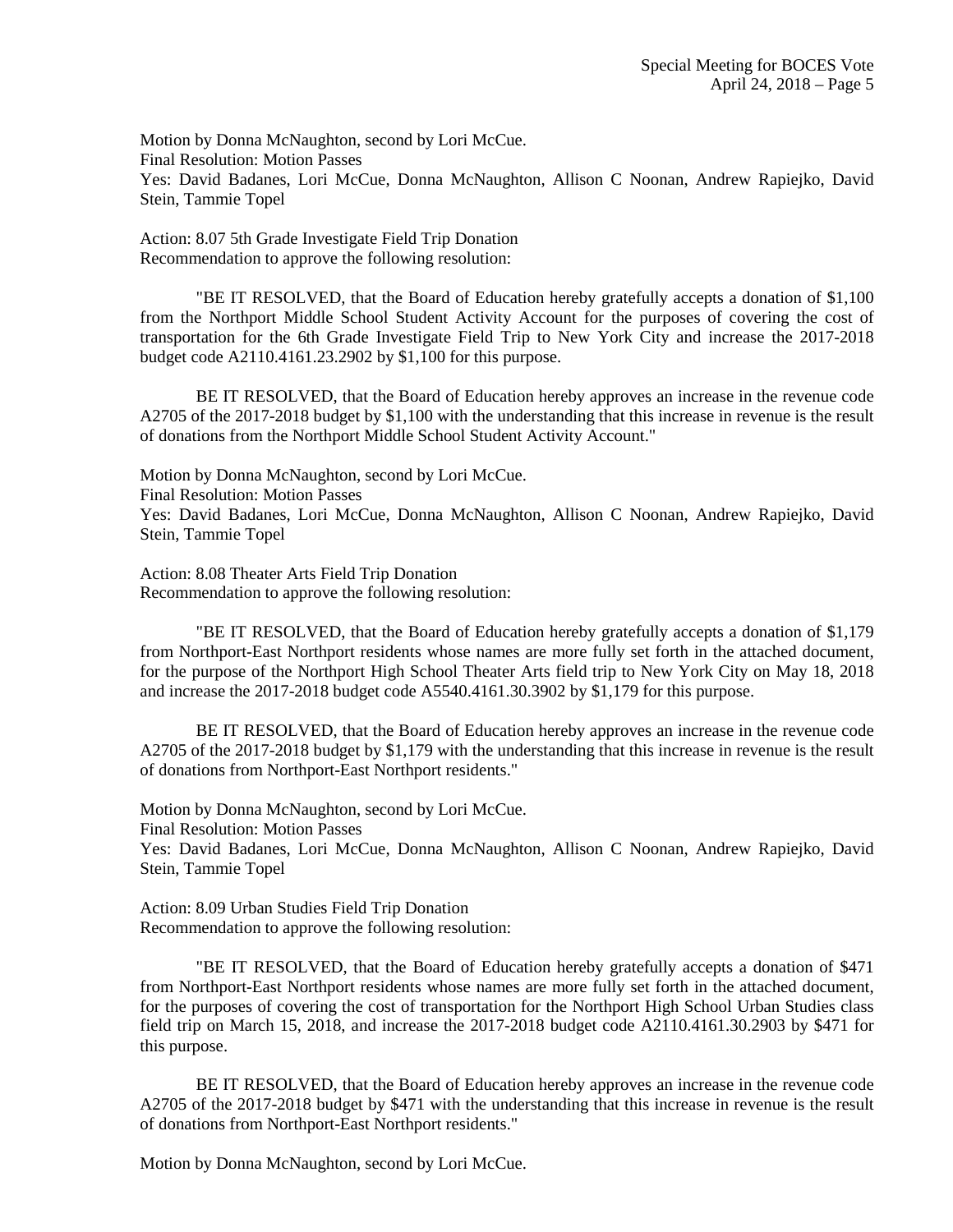Final Resolution: Motion Passes

Yes: David Badanes, Lori McCue, Donna McNaughton, Allison C Noonan, Andrew Rapiejko, David Stein, Tammie Topel

Action: 8.10 Cablevision Donation Recommendation to approve the following resolution:

"RESOLVED, that the Board of Education accept the donation of \$250 from Cablevision to be used by the Northport High School Art Club for a social awareness/community service project 'Empty Bowls' and increase the 2017-2018 budget code A2110.5030.30.2000 by \$250 for this purpose.

RESOLVED, that the Board of Education hereby approves an increase in the revenue code A2705 of the 2017-2018 budget by \$250 with the understanding that this increase in revenue is the result of a donation from Cablevision."

Motion by Donna McNaughton, second by Lori McCue. Final Resolution: Motion Passes Yes: David Badanes, Lori McCue, Donna McNaughton, Allison C Noonan, Andrew Rapiejko, David Stein, Tammie Topel

Action: 8.11 Project Lead the Way Donation Recommendation to approve the following resolution:

"RESOLVED, that the Board of Education accept the donation of \$500 from the Rochester Institute of Technology to be used towards Technology Education for the District Project Lead the Way Program and increase the 2017-2018 budget code A2110.4010.30.1800 by \$500 for this purpose.

RESOLVED, that the Board of Education hereby approves an increase in the revenue code A2705 of the 2017-2018 budget by \$500 with the understanding that this increase in revenue is the result of a donation from the Rochester Institute of Technology."

Motion by Donna McNaughton, second by Lori McCue.

Final Resolution: Motion Passes

Yes: David Badanes, Lori McCue, Donna McNaughton, Allison C Noonan, Andrew Rapiejko, David Stein, Tammie Topel

Action: 8.12 Norwood Avenue Field Trip Donation Recommendation to approve the following resolution:

"RESOLVED, that the Board of Education accept the donation of \$400 from the Charles and Helen Reichert Family Foundation to be used by the Norwood Avenue Elementary School Kindergarten students for their field trip to the Engeman Theater and increase the 2017-2018 budget code A2110.4010.00.2901 by \$400 for this purpose.

RESOLVED, that the Board of education hereby approves an increase in the revenue code A2705 of the 2017-2018 budget by \$400 with the understanding that this increase in revenue is the result of a donation from the Charles and Helen Reichert Family Foundation."

Motion by Donna McNaughton, second by Lori McCue.

Final Resolution: Motion Passes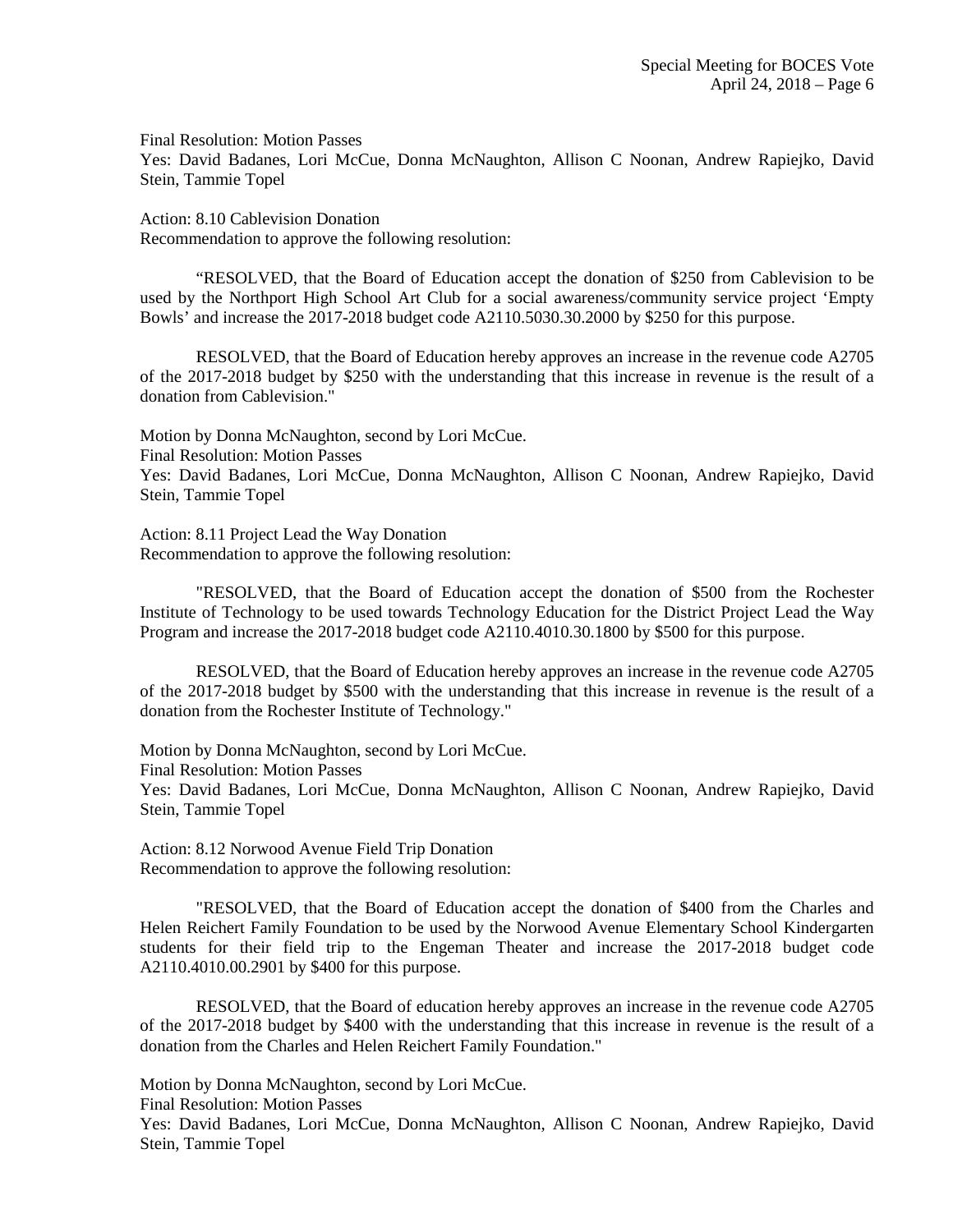Action: 8.13 Norwood Avenue Field Trip Donation Recommendation to approve the following resolution:

"BE IT RESOLVED, that the Board of Education hereby gratefully accepts a donation of \$2,200 from Northport-East Northport residents whose names are more fully set forth in the attached document, for the purposes of covering the cost of transportation for the Norwood Avenue Elementary School class field trip on May 17, 2018 and increase the 2017-2018 budget code A2110.4010.00.2901 by \$2,200 for this purpose.

BE IT RESOLVED, that the Board of Education hereby approves an increase in the revenue code A2705 of the 2017-2018 budget by \$2,200 with the understanding that this increase in revenue is the result of donations from Northport-East Northport residents."

Motion by Donna McNaughton, second by Lori McCue.

Final Resolution: Motion Passes

Yes: David Badanes, Lori McCue, Donna McNaughton, Allison C Noonan, Andrew Rapiejko, David Stein, Tammie Topel

### Action: 8.14 Health Services Contracts

Recommendation to authorize the Board President to sign a contract with the following districts to provide Health Services for Northport-East Northport students attending school in that district during the 2017- 2018 school year:

- 8.14.1 Commack Union Free School District, one (1) student attending Sappo School @ \$1,211.80, totaling \$1,211.80.
- 8.14.2 Syosset Central School District, fifteen (15) students attending Our Lady of Mercy Academy @ \$927.57, totaling \$13,913.55
- 8.14.3 Sachem Central School District, four (4) students attending Maimonides School @ \$1,008.00, totaling \$4,032.00
- 8.14.4 South Huntington Union Free School District, ninety-two (92) students attending St. Anthony's High School and eight (8) students attending Long Island School for the Gifted @ \$817.22, totaling \$81,722.00

Motion by Donna McNaughton, second by Lori McCue.

Final Resolution: Motion Passes

Yes: David Badanes, Lori McCue, Donna McNaughton, Allison C Noonan, Andrew Rapiejko, David Stein, Tammie Topel

Action: 8.15 SCOPE Education Services

Recommendation to approve a License and Operating Agreement between the Board of Education of the Northport-East Northport Union Free School District and SCOPE Education Services for the purpose of operation of an After School Child Care Program

Motion by Donna McNaughton, second by Lori McCue.

Final Resolution: Motion Passes

Yes: David Badanes, Lori McCue, Donna McNaughton, Allison C Noonan, Andrew Rapiejko, David Stein, Tammie Topel

Action: 8.16 Seneca Consulting Group, Inc.

Recommendation to approve an Affordable Care Act Administration Agreement between the Northport-East Northport Union Free School District and Seneca Consulting Group, Inc., in the amount of \$10,500.00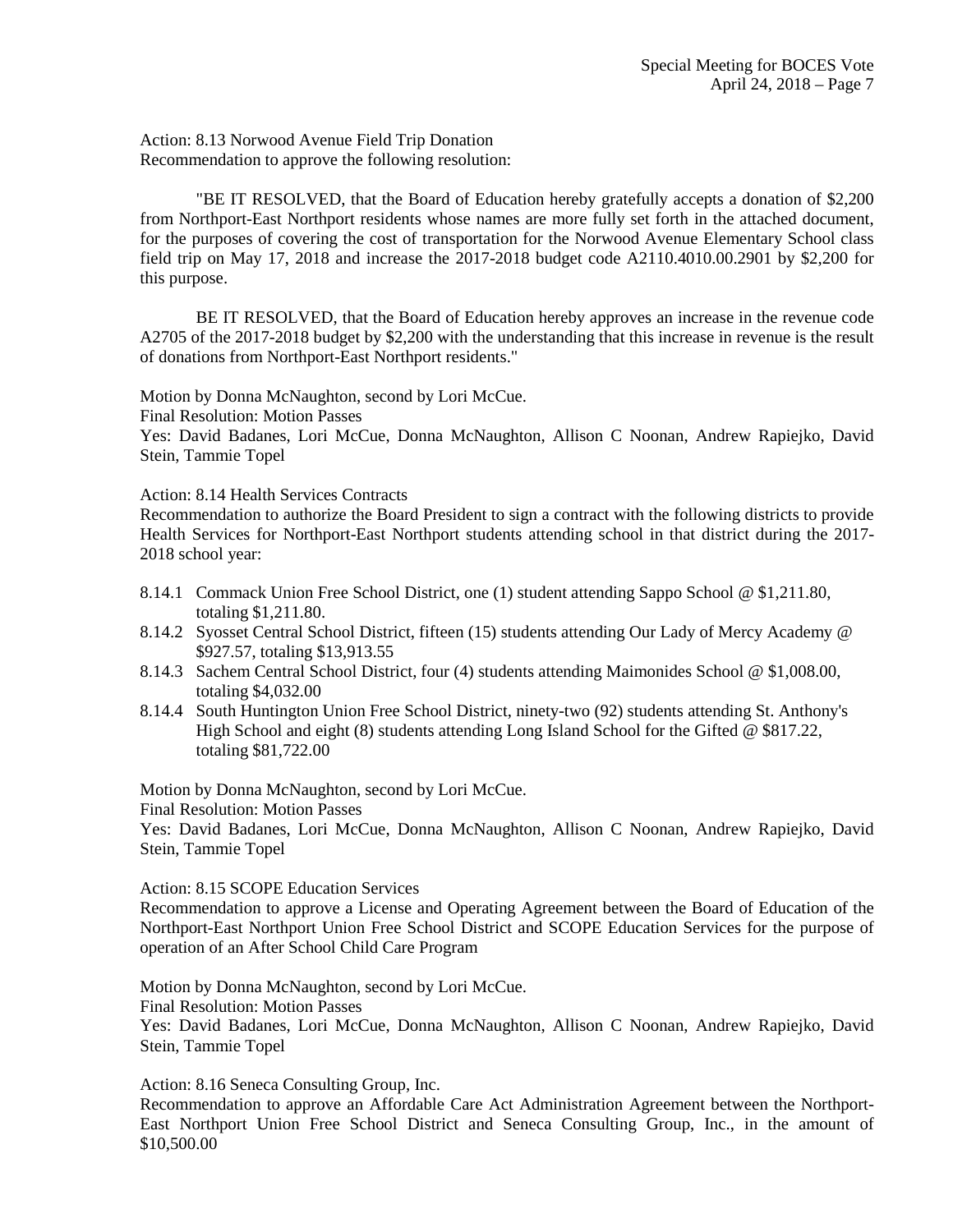Motion by Donna McNaughton, second by Lori McCue. Final Resolution: Motion Passes Yes: David Badanes, Lori McCue, Donna McNaughton, Allison C Noonan, Andrew Rapiejko, David Stein, Tammie Topel

Action: 8.17 Health Training/Consulting Inc.

Recommendation to approve a Supplementary Education Services Agreement between the Northport-East Northport Union Free School District and Health Training/Consulting Inc. for AED/CPR training, in amount not to exceed \$3,000.00

Motion by Donna McNaughton, second by Lori McCue.

Final Resolution: Motion Passes

Yes: David Badanes, Lori McCue, Donna McNaughton, Allison C Noonan, Andrew Rapiejko, David Stein, Tammie Topel

Action: 8.18 DLG Music Inc.

Recommendation to approve a Supplementary Education Services Agreement between the Northport-East Northport Union Free School District and DLG Music Inc for IB Music Accompanist for Internal Assessments, in an amount of \$720.00

Motion by Donna McNaughton, second by Lori McCue. Final Resolution: Motion Passes Yes: David Badanes, Lori McCue, Donna McNaughton, Allison C Noonan, Andrew Rapiejko, David Stein, Tammie Topel

Action: 8.19 McCarney Enterprises, Inc. d/b/a McCarney Tours Recommendation to approve a Rider to Agreement between the Board of Education of the Northport-East Northport Union Free School District and McCarney Enterprises, Inc. d/b/a McCarney Tours (Contract #80170 NHS)

Motion by Donna McNaughton, second by Lori McCue. Final Resolution: Motion Passes Yes: David Badanes, Lori McCue, Donna McNaughton, Allison C Noonan, Andrew Rapiejko, David Stein, Tammie Topel

Action: 8.20 The Devereux Foundation Recommendation to approve an Agreement between the Northport-East Northport Union Free School District and The Devereux Foundation (Spec. Ed.)

Motion by Donna McNaughton, second by Lori McCue. Final Resolution: Motion Passes Yes: David Badanes, Lori McCue, Donna McNaughton, Allison C Noonan, Andrew Rapiejko, David Stein, Tammie Topel

Action: 8.21 John W Engeman Theater at Northport Recommendation to approve a Rider to Agreement between the Board of Education of the Northport-East Northport Union Free School District and the John W. Engeman Theater at Northport (DAS)

Motion by Donna McNaughton, second by Lori McCue.

Final Resolution: Motion Passes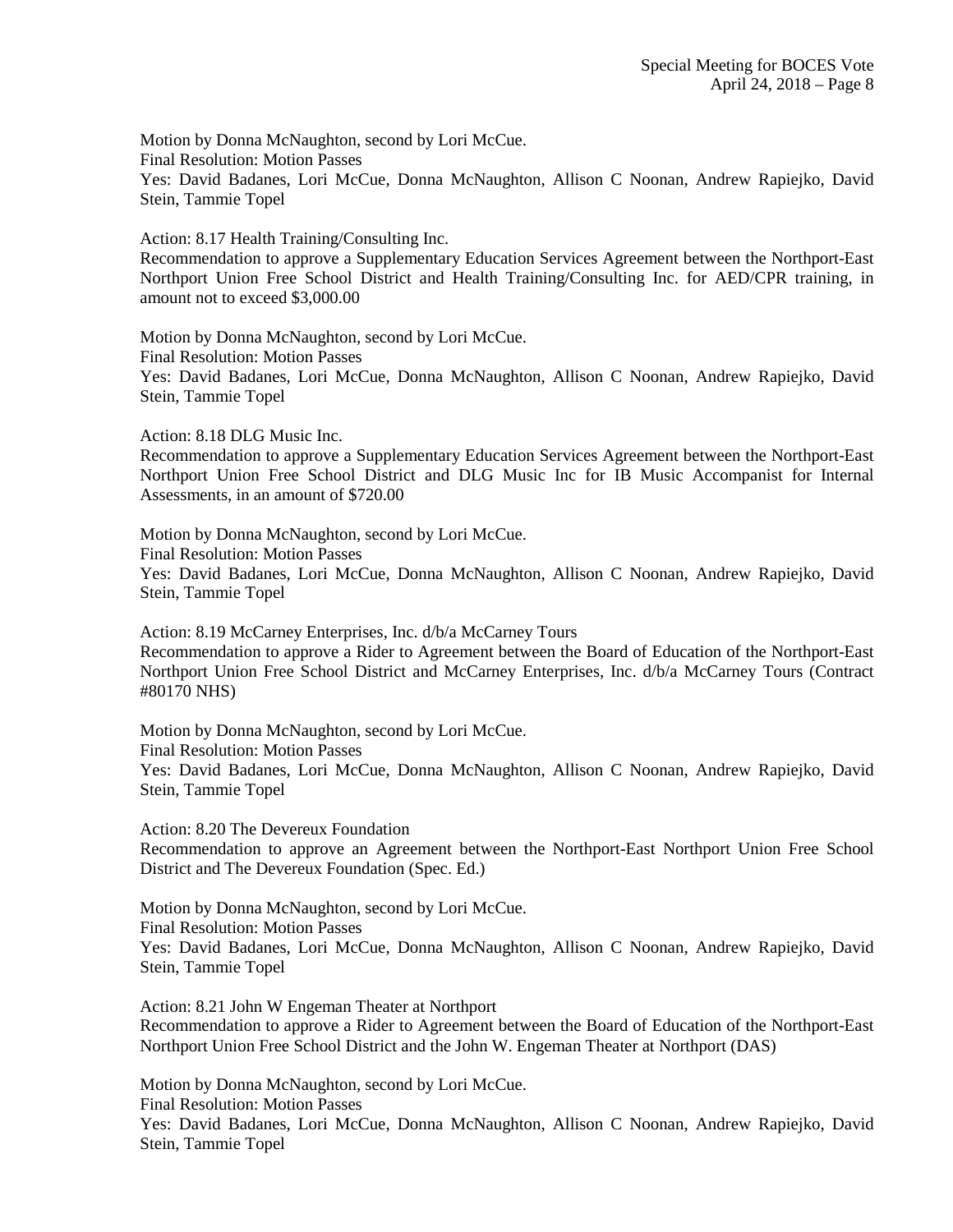Action: 8.22 Claims Auditor's Report

Recommendation to approve the Claims Auditor's Reports for Warrants and Schedule of Claims for payments dated:

February 2, 2018 (Payroll Trust & Agency Warrant), February 9, 2018 (Payroll Trust & Agency Warrant), February 15, 2018 (Accounts Payable Warrant), February 23, 2018 (Payroll Trust & Agency Warrant), February 28, 2018 (Accounts Payable Warrant), February 2018 (Claims Audit Report)

Motion by Donna McNaughton, second by Lori McCue.

Final Resolution: Motion Passes

Yes: David Badanes, Lori McCue, Donna McNaughton, Allison C Noonan, Andrew Rapiejko, David Stein, Tammie Topel

Action: 8.23 Claims Auditor's Report - Payroll Audit Recommendation to approve the Claims Auditor's Report - Payroll Audit for the Payroll Distribution/Audit dated February 9, 2018 (Dickinson Avenue Elementary School)

Motion by Donna McNaughton, second by Lori McCue. Final Resolution: Motion Passes Yes: David Badanes, Lori McCue, Donna McNaughton, Allison C Noonan, Andrew Rapiejko, David Stein, Tammie Topel

Action: 8.24 Treasurer's Report and Monthly Summary of Receipts and Disbursements Recommendation to approve the Treasurer's Report and Monthly Summary of Receipts and Disbursements:

8.24.1 Treasurer's Report for the period February 1, 2018 through February 28, 2018 8.24.2 Monthly Summary of Receipts and Disbursements for the month ending February 28, 2018

Motion by Donna McNaughton, second by Lori McCue. Final Resolution: Motion Passes

Yes: David Badanes, Lori McCue, Donna McNaughton, Allison C Noonan, Andrew Rapiejko, David Stein, Tammie Topel

Action: 8.25 Schedule of Investments Recommendation to approve the Schedule of Investments as of February 28, 2018

Motion by Donna McNaughton, second by Lori McCue. Final Resolution: Motion Passes Yes: David Badanes, Lori McCue, Donna McNaughton, Allison C Noonan, Andrew Rapiejko, David Stein, Tammie Topel

Action: 8.26 Collateral Schedule Recommendation to approve the Collateral Schedule as of February 28, 2018

Motion by Donna McNaughton, second by Lori McCue. Final Resolution: Motion Passes Yes: David Badanes, Lori McCue, Donna McNaughton, Allison C Noonan, Andrew Rapiejko, David Stein, Tammie Topel

Action: 8.27 Bank Reconciliation Recommendation to approve the Bank Reconciliation Report for the month ended February 28, 2018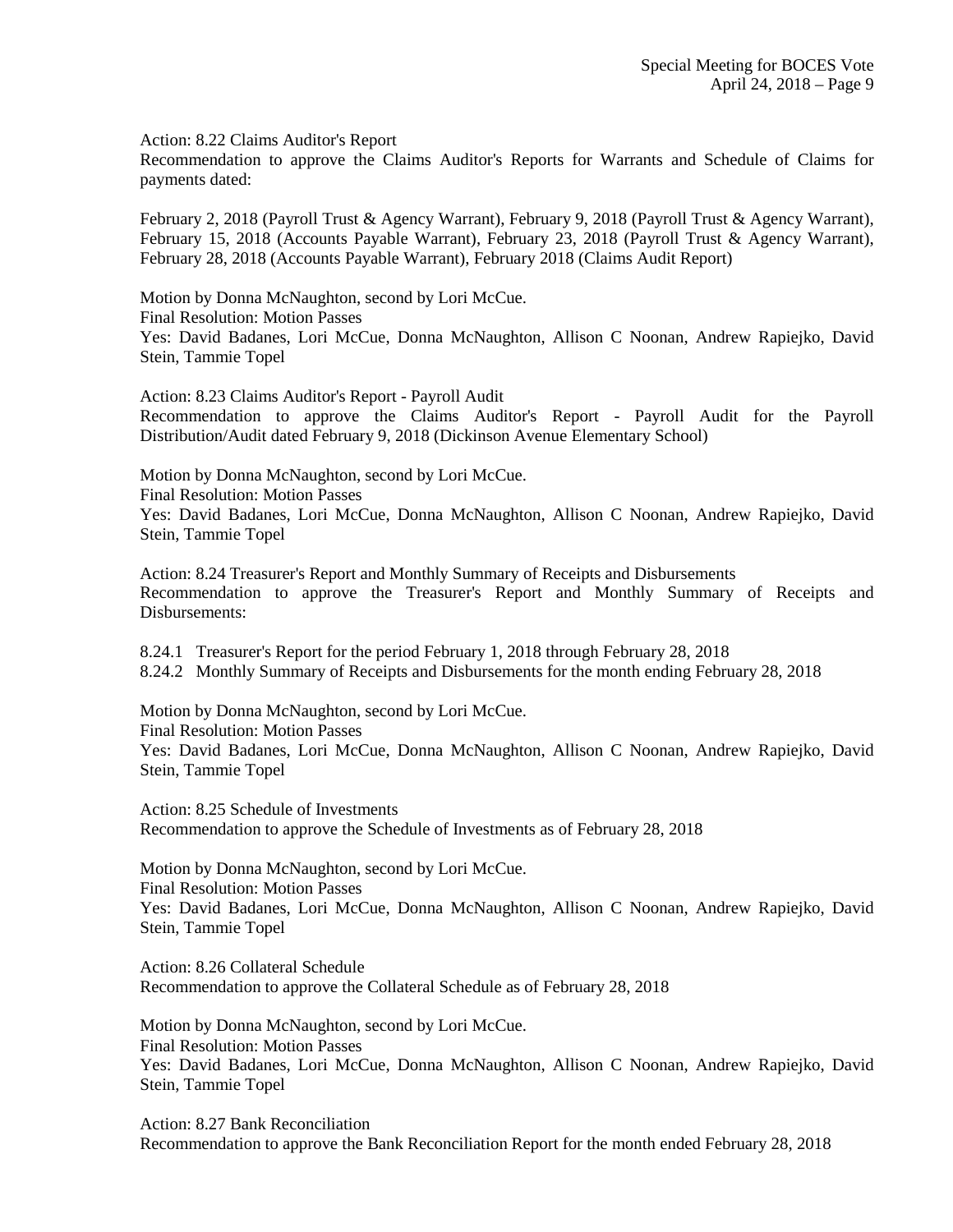Motion by Donna McNaughton, second by Donna McNaughton. Final Resolution: Motion Passes Yes: David Badanes, Lori McCue, Donna McNaughton, Allison C Noonan, Andrew Rapiejko, David Stein, Tammie Topel

Action: 8.28 General Fund Projected Cash Flow Statement

Action: 8.29 Monthly Revenue and Budget Status Report - School Lunch Recommendation to approve the Monthly Revenue and Budget Status Report - School Lunch for the month ending February 28, 2018

Motion by Donna McNaughton, second by Lori McCue. Final Resolution: Motion Passes Yes: David Badanes, Lori McCue, Donna McNaughton, Allison C Noonan, Andrew Rapiejko, David Stein, Tammie Topel

Action: 8.30 Monthly Revenue and Budget Status Report - Special Aid Fund Recommendation to approve the Monthly Revenue and Budget Status Report - Special Aid Fund for the month ending February 28, 2018

Motion by Donna McNaughton, second by Lori McCue. Final Resolution: Motion Passes Yes: David Badanes, Lori McCue, Donna McNaughton, Allison C Noonan, Andrew Rapiejko, David Stein, Tammie Topel

Action: 8.31 Monthly Revenue and Budget Status Report - General Fund Recommendation to approve the Monthly Revenue and Budget Status Report - General Fund for the month ending February 28, 2018

Motion by Donna McNaughton, second by Lori McCue. Final Resolution: Motion Passes Yes: David Badanes, Lori McCue, Donna McNaughton, Allison C Noonan, Andrew Rapiejko, David Stein, Tammie Topel

Action: 8.32 Monthly Revenue and Budget Status Report - Capital Fund Recommendation to approve the Monthly Revenue and Budget Status Report - Capital Fund for the month ending February 28, 2018

Motion by Donna McNaughton, second by Lori McCue. Final Resolution: Motion Passes Yes: David Badanes, Lori McCue, Donna McNaughton, Allison C Noonan, Andrew Rapiejko, David Stein, Tammie Topel

Action: 8.33 School Lunch Profit and Loss Recommendation to approve the School Lunch Profit and Loss Statement for the period September 1, 2017 through February 28, 2018

Motion by Donna McNaughton, second by Lori McCue. Final Resolution: Motion Passes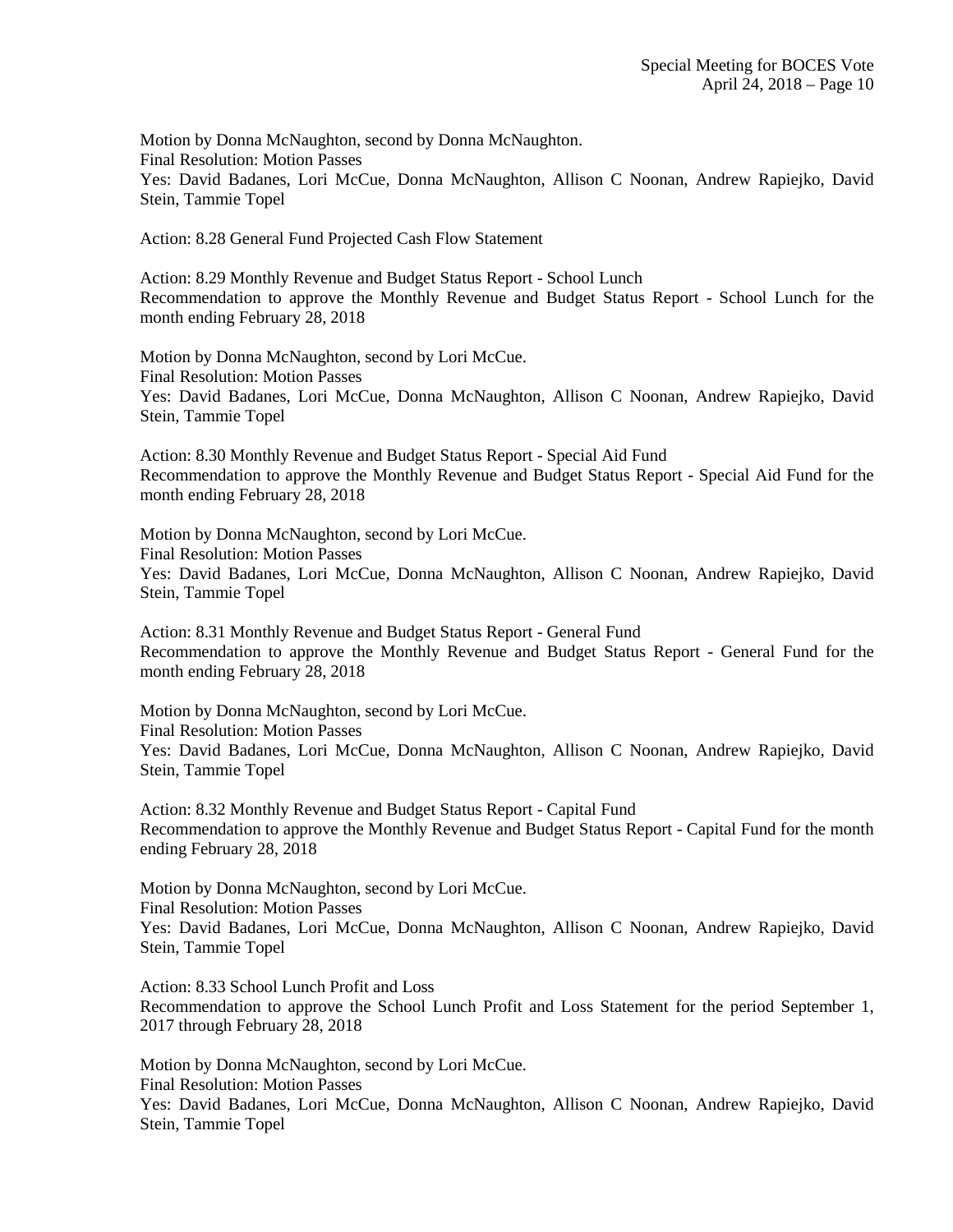Action: 8.34 Transfer of General Fund Appropriations Recommendation to approve Transfer of General Fund Appropriations in the 2017-2018 fiscal year

Motion by Donna McNaughton, second by Lori McCue. Final Resolution: Motion Passes Yes: David Badanes, Lori McCue, Donna McNaughton, Allison C Noonan, Andrew Rapiejko, David Stein, Tammie Topel

Action: 8.35 Transfer of Capital Fund Appropriations Recommendation to approve Transfer of Capital Fund Appropriations in the 2017-2018 fiscal year

Motion by Donna McNaughton, second by Lori McCue. Final Resolution: Motion Passes Yes: David Badanes, Lori McCue, Donna McNaughton, Allison C Noonan, Andrew Rapiejko, David Stein, Tammie Topel

Action: 8.36 Town of Huntington Recommendation to approve a Hold Harmless and Indemnification Agreement between the Northport-East Northport Union Free School District and the Town of Huntington (BAS)

Motion by Donna McNaughton, second by Lori McCue. Final Resolution: Motion Passes Yes: David Badanes, Lori McCue, Donna McNaughton, Allison C Noonan, Andrew Rapiejko, David Stein, Tammie Topel

Action: 8.37 Property Tax Report Card Recommendation to approve the following resolution:

"BE IT RESOLVED, that pursuant to the requirements set forth in Section 1716 of the Education Law of the State of New York, the Board of Education of the Northport-East Northport Union Free School District hereby authorizes the submission of the attached Property Tax Report Card to the State Education Department"

Motion by Donna McNaughton, second by Lori McCue. Final Resolution: Motion Passes Yes: David Badanes, Lori McCue, Donna McNaughton, Allison C Noonan, Andrew Rapiejko, David Stein, Tammie Topel

## **9. SUPERINTENDENT'S REPORT - FOR INFORMATION ONLY**

Information: 9.01 Schedule H - Use of Facilities

Information: 9.02 Budget Transfers for the period February 1, 2018 through April 13, 2018 - As per Board Policy #6150 all transfers between salary codes up to \$25,000 and transfers between all other codes up to \$10,000 are to be reported to the Board of Education as an information item

Information: 9.03 UTN PDC

Information: 9.04 NASA PDC

**10. NEW BUSINESS**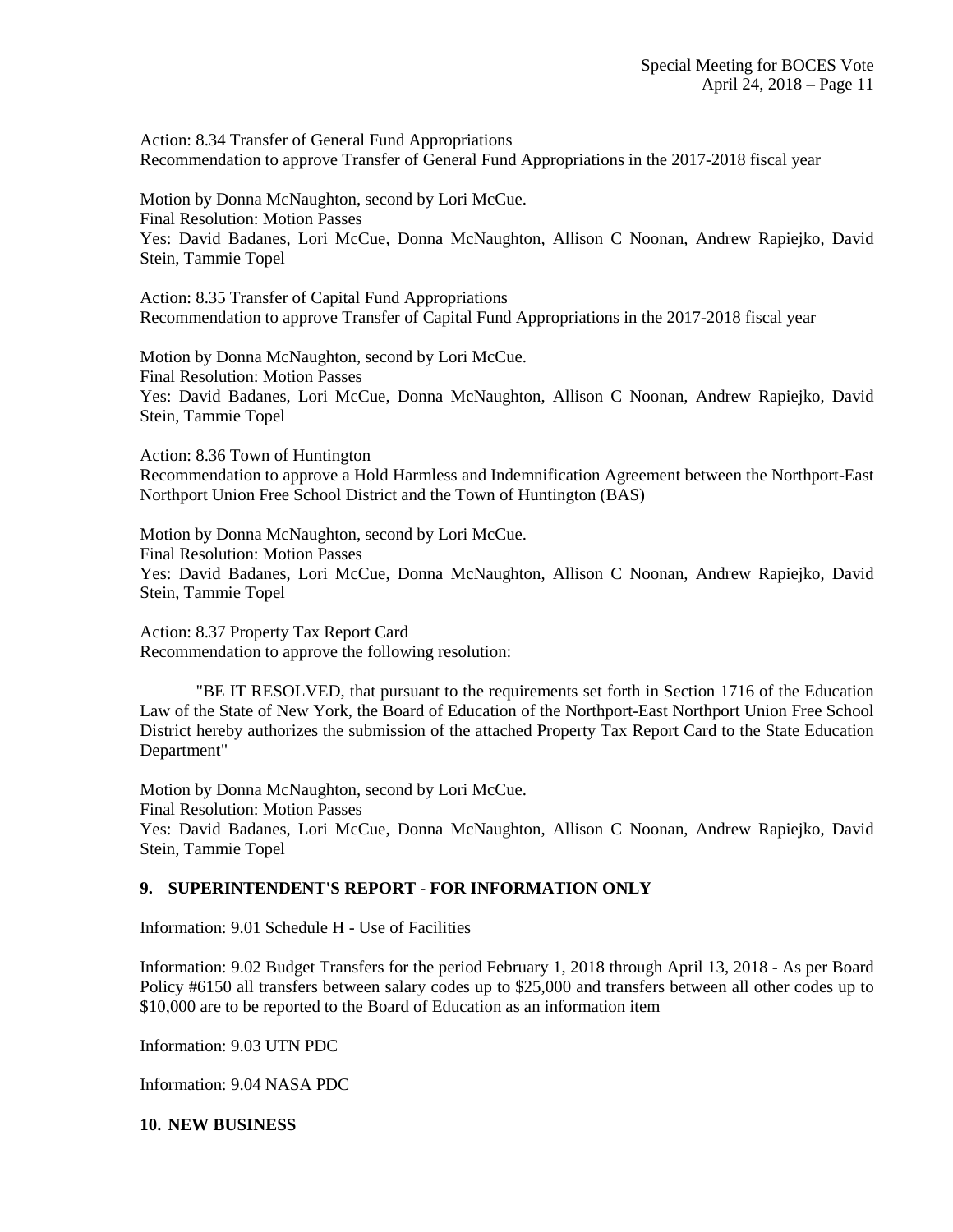President Rapiejko announced that there are four candidates who are running for the Board of Education: David Stein, David Badanes, Victoria Buscareno and Thomas Loughran. Mr. Rapiejko noted that Trustee Topel is not running and thanked her for her service.

Discussion: 10.01 Board Member attendance at NYSSBA Conference

Trustee Topel requested to attend the NYSSBA Conference "Equity and Opportunity for Every Student". The Board agreed and a transfer of funds will be made to cover the conference expense.

**11. ADJOURNMENT** - Board policy requires adjournment by 10:30 pm, unless meeting is extended by vote.

Information: 11.01 UPCOMING MEETINGS

PUBLIC HEARING ON FINALIZED BUDGET Thursday, May 3, 2018 7:00 p.m. William J. Brosnan School Cafeteria

BUDGET VOTE AND ELECTION OF TRUSTEES Tuesday, May 15, 2018 6:00 a.m. - 9:00 p.m.

SPECIAL MEETING TO ACCEPT VOTING RETURNS Tuesday, May 15, 2018 Approximately 9:30 p.m. William J. Brosnan School Cafeteria

REGULAR MEETING Thursday, May 31, 2018 7:00 p.m. William J. Brosnan School Cafeteria

REGULAR MEETING Thursday, June 14, 2018 7:00 p.m. William J. Brosnan School Cafeteria

Action: 11.02 Adjournment Recommendation to convene into Executive Session to discuss matters pertaining to contract negotiations and matters pertaining to current litigation

Motion by David Stein, second by Lori McCue. Final Resolution: Motion Passes Yes: David Badanes, Lori McCue, Donna McNaughton, Allison C Noonan, Andrew Rapiejko, David Stein, Tammie Topel

At 8:00 p.m. the Board convened into Executive Session.

At 9:15 p.m., the Chair declared the meeting adjourned.